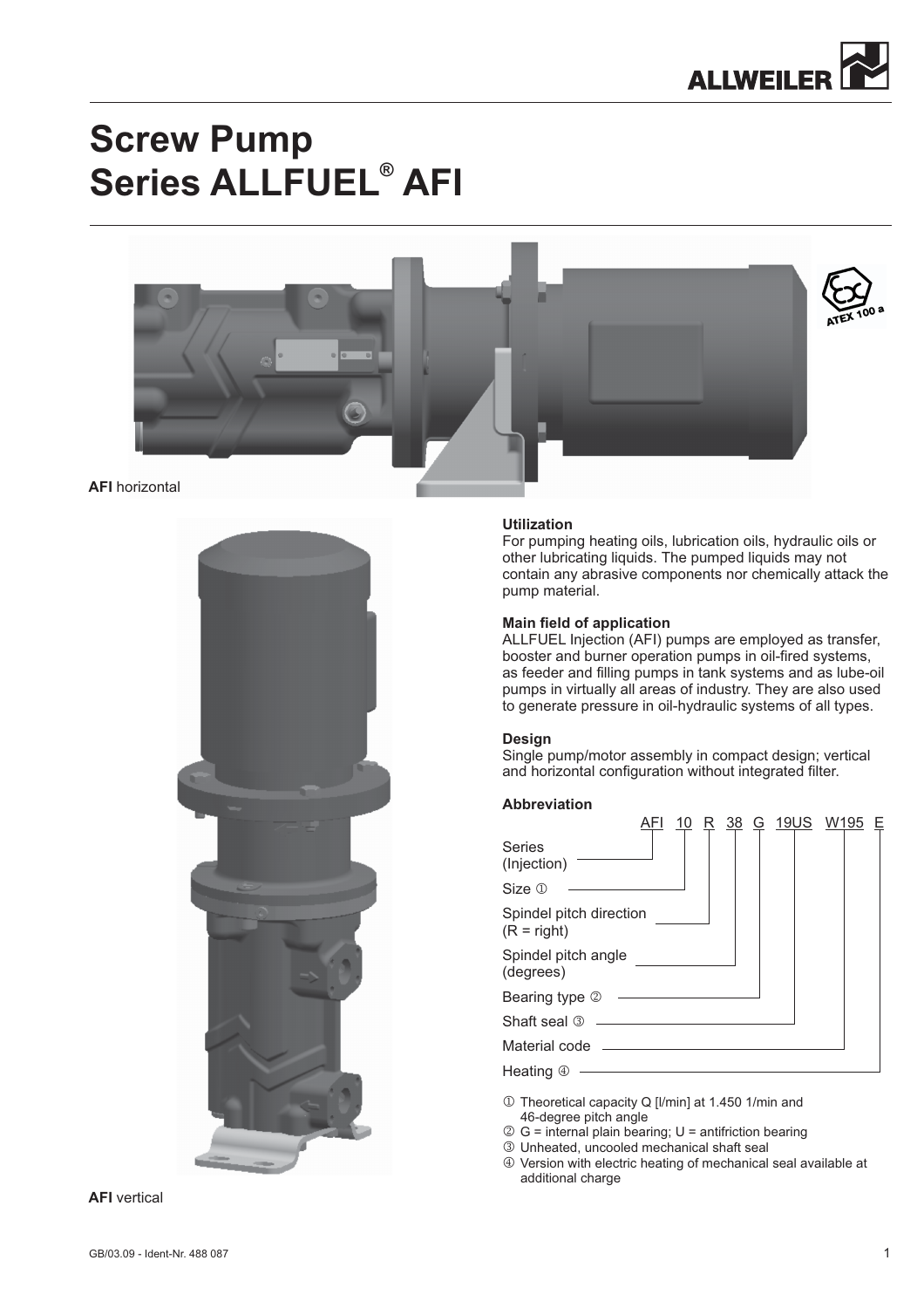

# **Structural design**

Internal-bearing, three-screw, self-priming screw pump. Hardened and polished spindles run in an exchangeable casing insert. The drive spindle is hydraulically balanced. A special starting screw absorbs the axial thrust of the idler screws. It is hydraulically driven. Only the torque resulting from liquid friction is transferred to the thread flanks. The thread flanks are therefore virtually free of loads and are not subject to wear. The pumped liquid lubricates all sliding parts and can be categorized as full fluid friction. In sizes 10 and 20 a balancing piston running in the bearing ring provides radial and axial bearing of the drive spindle; in size 40 a groove ball bearing fulfils this role. A maintenance-free mechanical seal seals the shaft. A return bore connects the seal chamber and the suction area to each other. As a result, only suction pressure acts on the shaft seal, regardless of discharge pressure. When a complete pump/motor assembly is delivered, a pump bracket connects the pump to the drive motor.

# **Functionality**

Specially-shaped thread flanks cause the three spindles to form sealed chambers; rotation of the spindles then causes the contents of the chambers to move continuously in the axial direction from the pump's suction side to its pressure side. Despite rotation of the spindles, no turbulence results. The uniform chamber volumes eliminate crushing forces.

#### **Performance data**

| Capacity $\mathbb D$ | Ő                          |       | up to 112 l/min                  |
|----------------------|----------------------------|-------|----------------------------------|
| Suction pressure     | $p_{s}$                    | up to | 5 bar                            |
| Discharge pressure 2 | $p_{\scriptscriptstyle d}$ |       | up to $40 \text{ bar}$           |
| Liquid temperature 3 |                            |       | up to $150 °C$                   |
| Viscosity range      | ν                          |       | 3 up to $750$ mm <sup>2</sup> /s |

 $\textcircled{1}$  At n = 2900 1/min and  $v = 750$  mm<sup>2</sup>/s

- 2 Refer to the individual reference curves for the achievable pump pressure in relation to viscosity and rotational speed. Pressure specifications are applicable only to nearly static pressure loads. Please inquire about dynamically alternating pressure loads.
- Consultation required if temperatures higher

# **Filter and twin units**

A separate system filter is essential when pumping oil with these no-filter AFI pumps. However, these pumps are also available with an integrated radial screen filter (AFI-F version) for protection against contamination. Filter mesh size 0,4 mm. Refer to document number 488 082 for more information. Twin units (version AFI-T) are provided when a reserve pump is required. Refer to document number 488 082 for more information.

#### **Installation**

To avoid air bubbles inside the pump, the pump may not be installed with the flanges pointing down. When installed vertically, a "motor down" arrangement is

not permitted for safety reasons. In addition, the vent screw (160) may not point down.

#### **Heating**

If heating is required, these pumps can be delivered with electric heating cartridges for the mechanical seal chamber (subject to additional cost).

| Pump size | Connection<br>for | Heating cartridge<br>output<br>(Pressure side) |
|-----------|-------------------|------------------------------------------------|
| 10        | 230 V             | 160 W                                          |
| 20        | 230 V             | 200 W                                          |

Heating capacity is dimensioned so that the heater must operate for at least 60 minutes in order to achieve an outlet temperature of 20 °C. When temperatures are lower (below 0 °C), a correspondingly longer heat-up time will be required. Heating is not designed to achieve noticeably higher liquid temperatures during operation.

#### **Leaks**

Formation of a lubricating film between the sliding surfaces is the most important factor in the functionality of a mechanical seal. This film is formed by the liquid being sealed. Due to elevated pressure inside the suction chamber, a small amount of liquid/lubricant will be continuously pushed out through the sliding surfaces. This "standard leak" of a few ml/h is essential for maintaining lubrication of the sliding surfaces. Absence or inadequate formation of a lubricating film is a common cause of damage.



Theoretical average leak rate depending on mechanical oscillations, fluid properties, condition of the sliding surfaces, etc. (Source: Burgmann ABC der Gleitringdichtungen)

When pumping liquids with low volatility, such as HFO, the user must therefore expect increasing deposits on the atmosphere side as time passes. As a result, it is physically not possible to achieve a 100% seal with a mechanical seal. If this is not acceptable, the magnetically-coupled version of ALLFUEL will be the right choice.

### **Flanges and connections**

Feed and pressure ports as counter flange based on SAE (SAE J518C, hole pattern 3000 PSI). Connections at present: E7 Venting of pump

H7 Heating cartridge M1, M2, pressure gauge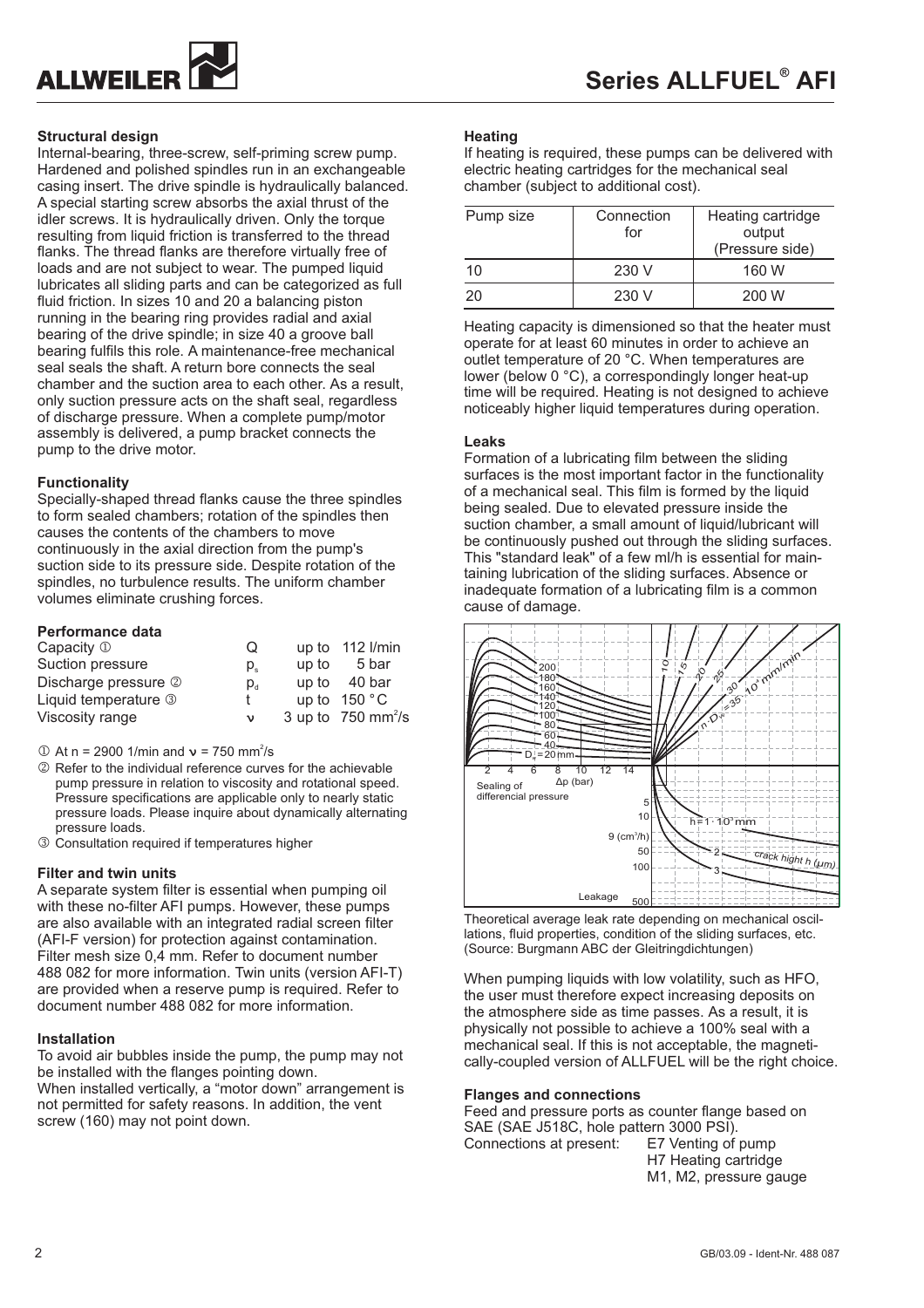# **Series ALLFUEL AFI ®**



#### **Shaft seal**

The shaft is sealed with a maintenance-free, unbalanced mechanical seal.

| Part name     | Material design |
|---------------|-----------------|
| Rotating ring | silicon carbide |
| Counter ring  | silicon carbide |
| Seal ring     | FPM (Viton)     |
| Spring        | CrNiMo steel    |
| Metal parts   | CrNiMo steel    |
|               |                 |

#### **Noise level and pulsation**

The design and operation of the screw pump enable a very low noise level and virtually pulsation-free pumping.

#### **Overload protection**

A pressure-relief valve is integrated into each pump as a<br> **Explosion protection** means of overload protection. Its standard trigger pressure is set to approximately 10% above the working pressure. Please make sure your order specifies if a different trigger pressure is desired.

#### **Drive**

A motor bracket facilitates connection of a wide variety of electric motors or other drive units.

The following motor versions are normally provided with delivery of complete pump/motor assemblies:

Surface-cooled three-phase squirrel-cage motors, IMV 1 design type, IP 55 protection class according to IEC standard, insulation class F utilized according to B,

output and main dimensions according to DIN 42 677. Motors configured for 50 Hz may also be operated in 60 Hz networks.

#### - Voltage/connection:

| <b>Frequency [Hz]</b> Voltage [V] |                 | Areas of usage |
|-----------------------------------|-----------------|----------------|
| 50                                | 220-240/380-420 | Europe         |
| 50                                | 380-420/660-720 | Europe         |
| 50                                | 500             | Europe         |
| 60                                | 254-277/440-480 | <b>USA</b>     |
| 60                                | 440-480         | USA            |
| 60                                | 318-346/550-600 | Canada         |
| 60                                | 220-240/380-420 | Asia, S.-Am.   |

Power is transferred over an elastic coupling. Additional radial forces may not act on the drive spindle.

The pump fulfills the requirements according to EU explosion-protection directive 94/9/EC (ATEX 100a) for devices in device class II, category

2 G. Classification into temperature classes according to EN 13463-1 depends on the temperature of the pumped liquid. Refer to the proposal or order documentation for the maximum permissible liquid temperature for the respective temperature classes.

**Note:** When operating the pump in category 2, suitable measures must be provided to prevent impermissible warming of the pump surfaces in the event of disturbance.

# **Materials**

| Denomination           | Material design  |                  |                     |                     |  |  |  |  |  |  |  |  |
|------------------------|------------------|------------------|---------------------|---------------------|--|--|--|--|--|--|--|--|
|                        | W <sub>195</sub> | W <sub>196</sub> | W <sub>197</sub>    | W198 ①              |  |  |  |  |  |  |  |  |
| Pump casing            | EN-GJL-250       | EN-GJS-400-15    | EN-GJL-250          | EN-GJS-400-15       |  |  |  |  |  |  |  |  |
| Casing insert          | AlMgSi1          | AlMgSi1          | EN-GJL-250 tenifer. | EN-GJL-250 tenifer. |  |  |  |  |  |  |  |  |
| Pump cover, drive side | EN-GJL-250       | EN-GJS-400-15    | EN-GJL-250          | EN-GJS-400-15       |  |  |  |  |  |  |  |  |
| <b>Bush</b>            | AlMgSi1          | AlMgSi1          | EN-GJL-250          | EN-GJL-250          |  |  |  |  |  |  |  |  |
| Drive screw            | 16MnCrS5         | 16MnCrS5         | 16MnCrS5            | 16MnCrS5 tenifer.   |  |  |  |  |  |  |  |  |
| Idler screw            |                  |                  |                     |                     |  |  |  |  |  |  |  |  |

 $O$  Recommended material for critical liquids

#### **NPSH** [m]

NPSH req. for the pump without filter

| AFI       | Speed 1/min |             |     |          |               |     |                                        |       |     |          |     |     |  |  |
|-----------|-------------|-------------|-----|----------|---------------|-----|----------------------------------------|-------|-----|----------|-----|-----|--|--|
|           |             | 950 / 1.140 |     |          | 1.450 / 1.750 |     |                                        | 2.900 |     | 3.400    |     |     |  |  |
|           |             |             |     |          |               |     | Kinematic viscosity mm <sup>2</sup> /s |       |     |          |     |     |  |  |
|           | $3 - 40$    | 150         | 750 | $3 - 40$ | 150           | 750 | $3 - 40$                               | 150   | 750 | $3 - 40$ | 150 | 750 |  |  |
| $10 - 28$ | 2,5         | 2,8         | 3,2 | 2,5      | 2,9           | 3,6 | 2,5                                    | 2,9   | 4,2 | 2,5      | 3,0 | 4,2 |  |  |
| 10-38     | 2,5         | 2,8         | 3,6 | 2,5      | 2,9           | 3,9 | 2,5                                    | 3,1   | 4,6 | 2,5      | 3,2 | 5,0 |  |  |
| $10 - 46$ | 2,5         | 2,9         | 3,9 | 2,5      | 3,0           | 4,2 | 2,6                                    | 3,3   | 5,1 | 2,7      | 3,4 | 6,4 |  |  |
| 10-56     | 2,5         | 2,9         | 4,3 | 2,5      | 3,1           | 4,5 | 2,8                                    | 3,7   | 7,3 | 3,0      | 4,0 | 6,8 |  |  |
| 20-38     | 2,5         | 2,9         | 3,9 | 2,5      | 2,9           | 4,1 | 2,5                                    | 3,2   | 5,0 | 2,6      | 3,4 | 5,4 |  |  |
| 20-46     | 2,5         | 2,9         | 4,2 | 2,5      | 3,1           | 4,4 | 2,7                                    | 3,5   | 6,2 | 2,9      | 3,8 | 6,8 |  |  |
| 20-56     | 2,5         | 3,0         | 4,5 | 2,5      | 3,3           | 5,1 | 3,2                                    | 4,1   | 7,2 | 3,5      | 4,5 | 8,8 |  |  |
| 40-38     | 2,5         | 2,9         | 3,8 | 2,5      | 3,1           | 4,3 | 2,7                                    | 3,5   | 5,6 | 2,8      | 3,7 | 6,1 |  |  |
| 40-46     | 2,5         | 3,0         | 4,2 | 2,6      | 3,3           | 4,8 | 3,0                                    | 4,0   | 6,8 | 3,3      | 4,3 | 7,6 |  |  |
| 40-54     | 2,5         | 3,2         | 4,8 | 2,7      | 3,6           | 5,4 | 3,6                                    | 4,7   | 8,2 | 4,1      | 5,3 | 9,4 |  |  |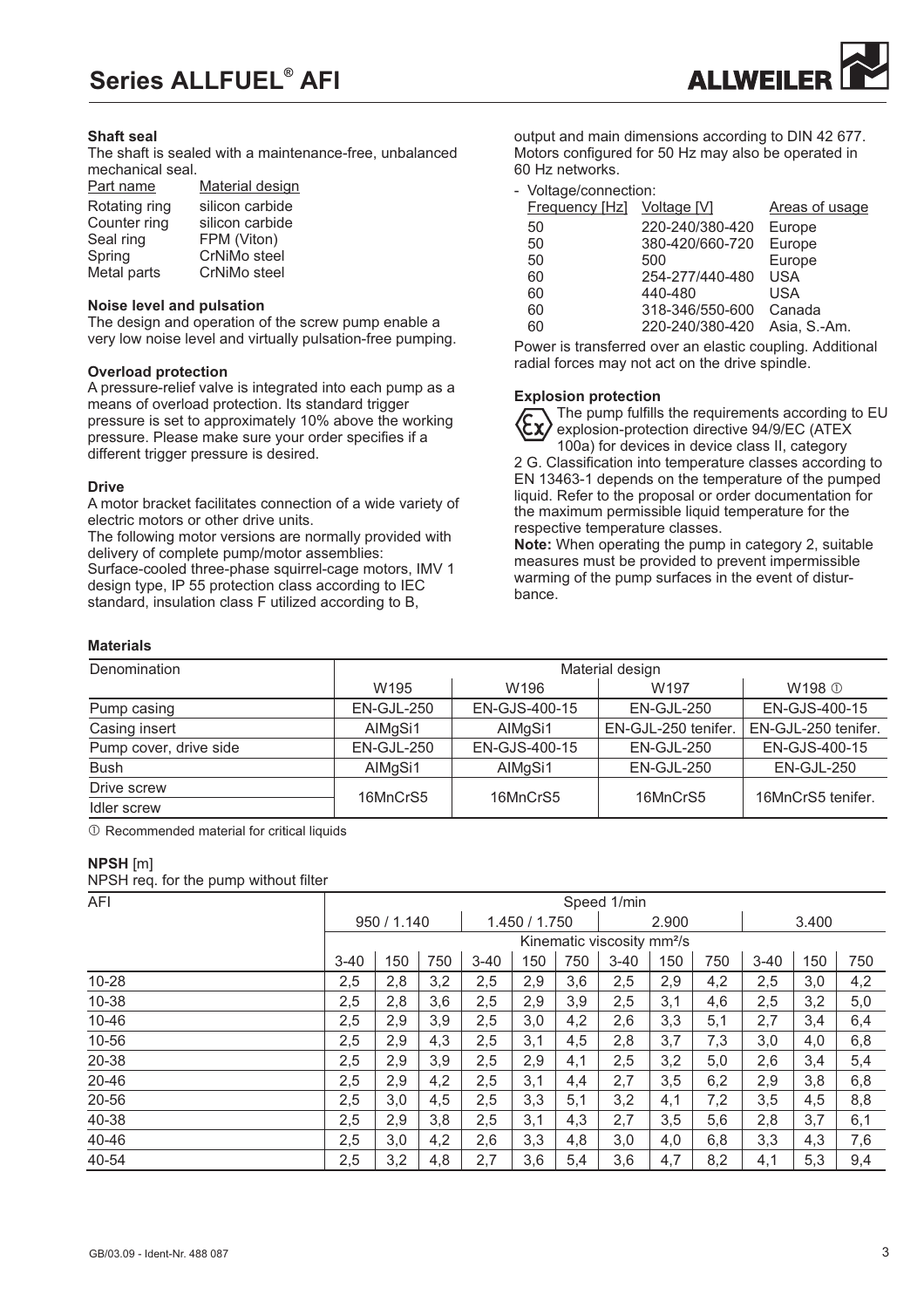

# **Performance table** (Specifications for  $n = 1.450$  1/min and 3.400 1/min)

| Frequency<br>Speed |                                                          | 50 Hz<br>1.450 1/min                                                                    |                                                                                        |                                                                      |                                                                 |                                                                      |                                                               |                                                                      |                                                              | 60 Hz<br>3.400 1/min                                                         |                                                                                        |                                                                              |                                                              |                                                                              |                                                              |                                                                              |                                                               |  |
|--------------------|----------------------------------------------------------|-----------------------------------------------------------------------------------------|----------------------------------------------------------------------------------------|----------------------------------------------------------------------|-----------------------------------------------------------------|----------------------------------------------------------------------|---------------------------------------------------------------|----------------------------------------------------------------------|--------------------------------------------------------------|------------------------------------------------------------------------------|----------------------------------------------------------------------------------------|------------------------------------------------------------------------------|--------------------------------------------------------------|------------------------------------------------------------------------------|--------------------------------------------------------------|------------------------------------------------------------------------------|---------------------------------------------------------------|--|
| Pump size          | Discharge<br>pressure                                    |                                                                                         | Kinematic viscosity mm <sup>2</sup> /s (E)<br>3(1.2)<br>150 (20)<br>750 (100)<br>12(2) |                                                                      |                                                                 |                                                                      |                                                               |                                                                      |                                                              |                                                                              | Kinematic viscosity mm <sup>2</sup> /s (E)<br>3(1.2)<br>750 (100)<br>12(2)<br>150 (20) |                                                                              |                                                              |                                                                              |                                                              |                                                                              |                                                               |  |
| <b>ALLFUEL</b>     | bar                                                      | Q<br>l/min                                                                              | P<br>kW                                                                                | Q<br>l/min                                                           | P<br>kW                                                         | Q<br>l/min                                                           | P<br>kW                                                       | Q<br>I/min                                                           | P<br>kW                                                      | Q<br>I/min                                                                   | P<br>kW                                                                                | Q<br>I/min                                                                   | P<br>kW                                                      | Q<br>l/min                                                                   | P<br>kW                                                      | Q<br>I/min                                                                   | P<br>kW                                                       |  |
| 10-28              | 5<br>10<br>15<br>20<br>25<br>30<br>35<br>40              | 3,96<br>2,97<br>2,05<br>1,18                                                            | 0, 10<br>0, 15<br>0, 19<br>0,23                                                        | 4,60<br>4,11<br>3,66<br>3,24<br>2,82<br>2,43<br>2,04<br>1,66         | 0, 10<br>0, 15<br>0, 19<br>0,23<br>0,28<br>0,32<br>0,36<br>0,41 | 5,06<br>4,94<br>4,83<br>4,73<br>4,63<br>4,54<br>4,45<br>4,36         | 0, 15<br>0,20<br>0,24<br>0,28<br>0,33<br>0,37<br>0,41<br>0,46 | 5,13<br>5,07<br>5,02<br>4,97<br>4,92<br>4,87<br>4,82<br>4,78         | 0,27<br>0,32<br>0,36<br>0,40<br>0,45<br>0,49<br>0,53<br>0,58 | 11,00<br>9,96<br>9,05<br>8,17<br>7,33<br>6,52<br>5,73<br>4,95                | 0,32<br>0,42<br>0,52<br>0,62<br>0,72<br>0,83<br>0,93<br>1,03                           | 11,60<br>11,10<br>10,70<br>10,20<br>9,82<br>9,42<br>9,30<br>8,65             | 0,32<br>0,42<br>0,52<br>0,62<br>0,72<br>0,83<br>0,93<br>1,03 | 12,00<br>11,90<br>11,80<br>11,70<br>11,60<br>11,50<br>11,40<br>11,30         | 0,50<br>0,60<br>0,70<br>0,80<br>0,90<br>1,00<br>1,11<br>1,21 | 12,10<br>12,10<br>12,00<br>12,00<br>11,90<br>11,90<br>11,80<br>11,80         | 0,93<br>1,03<br>1,13<br>1,23<br>1,33<br>1,44<br>1,54<br>1,64  |  |
| 10-38              | 5<br>10<br>15<br>20<br>25<br>30<br>35<br>40              | 6,16<br>4,84<br>3,62<br>2,46                                                            | 0, 13<br>0, 19<br>0,26<br>0,32                                                         | 7,00<br>6,36<br>5,77<br>5,20<br>4,66<br>4,14<br>3,62<br>3,12         | 0, 13<br>0, 19<br>0,26<br>0,32<br>0,39<br>0,45<br>0,52<br>0,58  | 7,57<br>7,39<br>7,22<br>7,06<br>6,91<br>6,76<br>6,61<br>6,47         | 0, 18<br>0,24<br>0,31<br>0,37<br>0,44<br>0,50<br>0,57<br>0,63 | 7,70<br>7,62<br>7,55<br>7,48<br>7,41<br>7,34<br>7,28<br>7,22         | 0,30<br>0,36<br>0,43<br>0,49<br>0,56<br>0,62<br>0,69<br>0,75 | 16,60<br>15,30<br>14,10<br>13,00<br>11,80<br>10,80<br>9,70<br>8,67           | 0,37<br>0,52<br>0,67<br>0,83<br>0,98<br>1,13<br>1,28<br>1,43                           | 17,50<br>16,80<br>16,30<br>15,70<br>15,20<br>14,60<br>14,10<br>13,60         | 0,37<br>0,52<br>0,67<br>0,83<br>0,98<br>1,13<br>1,28<br>1,43 | 18,10<br>17,90<br>17,70<br>17,60<br>17,40<br>17,20<br>17,10<br>17,00         | 0,55<br>0,70<br>0,85<br>1,00<br>1,16<br>1,31<br>1,46<br>1,61 | 18,20<br>18,10<br>18,00<br>18,00<br>17,90<br>17,80<br>17,80<br>17,70         | 0,98<br>1,13<br>1,28<br>1,44<br>1,59<br>1,74<br>1,89<br>2,05  |  |
| 10-46              | 5<br>10<br>15<br>20<br>25<br>30<br>35<br>40              | 8,36<br>6,73<br>5,22<br>3,79<br>2,42                                                    | 0, 15<br>0,23<br>0,32<br>0,41<br>0,49                                                  | 9,40<br>8,61<br>7,88<br>7,18<br>6,51<br>5,86<br>5,23<br>4,61         | 0, 15<br>0,23<br>0,32<br>0,41<br>0,49<br>0,58<br>0,67<br>0,75   | 10,10<br>9,89<br>9,68<br>9,49<br>9,30<br>9,12<br>8,94<br>8,77        | 0,20<br>0,28<br>0,37<br>0,46<br>0,54<br>0,63<br>0,72<br>0,80  | 10,30<br>10,20<br>10, 10<br>9,99<br>9,91<br>9,83<br>9,75<br>9,68     | 0,32<br>0,40<br>0,49<br>0,58<br>0,66<br>0,75<br>0,84<br>0,92 | 22,30<br>20,70<br>19,20<br>17,80<br>16,40<br>15,10<br>13,70<br>12,50         | 0,42<br>0,62<br>0,82<br>1,03<br>1,23<br>1,43<br>1,64<br>1,84                           | 23,40<br>22,60<br>21,90<br>21,20<br>20,50<br>19,80<br>19,20<br>18,60         | 0,42<br>0,62<br>0,82<br>1,03<br>1,23<br>1,43<br>1,64<br>1,84 | 24,10<br>23,90<br>23,70<br>23,50<br>23,30<br>23,10<br>22,90<br>22,70         | 0,60<br>0,80<br>1,00<br>1,21<br>1,41<br>1,61<br>1,82<br>2,02 | 24,20<br>24,10<br>24,10<br>24,00<br>23,90<br>23,80<br>23,70<br>23,60         | 1,03<br>1,23<br>1,43<br>1,64<br>1,84<br>2,04<br>2,25<br>2,45  |  |
| 10-56              | 5<br>10<br>15<br>20<br>25<br>30<br>35<br>40              | 11,90<br>9,83<br>7,89<br>6,04<br>4,27                                                   | 0, 18<br>0,30<br>0,42<br>0,55<br>0,67                                                  | 13,30<br>12,30<br>11,30<br>10,40<br>9,54<br>8,70<br>7,88<br>7,08     | 0, 18<br>0,30<br>0,42<br>0,55<br>0,67<br>0,79<br>0,91<br>1,03   | 14,20<br>13,90<br>13,60<br>13,40<br>13,10<br>12,90<br>12,70<br>12,40 | 0,23<br>0,35<br>0,47<br>0,60<br>0,72<br>0,84<br>0,96<br>1,08  | 14,40<br>14,30<br>14,10<br>14,00<br>13,90<br>13,80<br>13,70<br>13,60 | 0,35<br>0,47<br>0,59<br>0,72<br>0,84<br>0,96<br>1,08<br>1,20 | 31,50<br>29,40<br>27,50<br>25,60<br>23,80<br>22,10<br>20,40<br>18,80         | 0,50<br>0,78<br>1,07<br>1,35<br>1,64<br>1,92<br>2,21<br>2,49                           | 32,80<br>31,80<br>30,90<br>30,00<br>29,10<br>28,30<br>27,40<br>26,60         | 0,50<br>0,78<br>1,07<br>1,35<br>1,64<br>1,92<br>2,21<br>2,49 | 33,80<br>33,50<br>33,20<br>32,90<br>32,70<br>32,50<br>32,20<br>32,00         | 0,68<br>0,96<br>1,25<br>1,53<br>1,82<br>2,10<br>2,39<br>2,67 | 34,00<br>33,80<br>33,70<br>33,60<br>33,50<br>33,40<br>33,30<br>33,20         | 1,11<br>1,39<br>1,68<br>1,96<br>2,25<br>2,53<br>2,82<br>3,10  |  |
| 20-38              | $\sqrt{5}$<br>10<br>15<br>20<br>25<br>30<br>35<br>40     | 13,00<br>11,00<br>9,23<br>7,52<br>5,86<br>4,26<br>$\overline{\phantom{a}}$              | 0,21<br>0,34<br>0,47<br>0,59<br>0,72<br>0,85<br>$\overline{a}$                         | 14,20<br>13,30<br>12,40<br>11,60<br>10,80<br>9,99<br>9,22<br>8,48    | 0,21<br>0,34<br>0,47<br>0,59<br>0,72<br>0,85<br>0,98<br>1, 11   | 15,10<br>14,80<br>14,60<br>14,30<br>14,10<br>13,90<br>13,70<br>13,50 | 0,29<br>0,42<br>0,55<br>0,67<br>0,80<br>0,93<br>1,06<br>1,19  | 15,30<br>15,20<br>15,00<br>14,90<br>14,80<br>14,70<br>14,60<br>14,60 | 0,44<br>0,57<br>0,70<br>0,82<br>0,95<br>1,08<br>1,21<br>1,34 | 33,70<br>31,80<br>30,00<br>28,30<br>26,60<br>25,00<br>23,40<br>21,90         | 0,59<br>0,89<br>1,19<br>1,49<br>1,79<br>2,10<br>2,40<br>2,70                           | 35,00<br>34,00<br>33,20<br>32,30<br>31,50<br>30,70<br>30,00<br>29,20         | 0,59<br>0,89<br>1,19<br>1,49<br>1,79<br>2,10<br>2,40<br>2,70 | 35,80<br>35,60<br>35,30<br>35,10<br>34,90<br>34,70<br>34,40<br>34,20         | 0,88<br>1,18<br>1,48<br>1,78<br>2,08<br>2,38<br>2,69<br>2,99 | 36,00<br>35,90<br>35,80<br>35,70<br>35,60<br>35,50<br>35,40<br>35,30         | 1,41<br>1,72<br>2,02<br>2,32<br>2,62<br>2,92<br>3,22<br>3,53  |  |
| 20-46              | $\overline{5}$<br>10<br>15<br>20<br>25<br>30<br>35<br>40 | 17,30<br>14,90<br>12,70<br>10,60<br>8,58<br>6,61<br>4,70                                | 0,25<br>0,42<br>0,59<br>0,76<br>0,93<br>1,10<br>1,26<br>$\overline{\phantom{a}}$       | 18,80<br>17,70<br>16,60<br>15,60<br>14,60<br>13,60<br>12,70<br>11,80 | 0,25<br>0,42<br>0,59<br>0,76<br>0,93<br>1,10<br>1,26<br>1,43    | 19,90<br>19,60<br>19,30<br>19,00<br>18,70<br>18,40<br>18,20<br>17,90 | 0,33<br>0,50<br>0,67<br>0,84<br>1,01<br>1,18<br>1,34<br>1,51  | 20,10<br>20,00<br>19,80<br>19,70<br>19,60<br>19,50<br>19,30<br>19,20 | 0,48<br>0,65<br>0,82<br>0,99<br>1,16<br>1,33<br>1,49<br>1,66 | 44,60<br>42,20<br>40,00<br>37,90<br>35,90<br>33,90<br>32,00<br>30, 10        | 0,68<br>1,08<br>1,48<br>1,87<br>2,27<br>2,67<br>3,06<br>3,46                           | 46,10<br>45,00<br>43,90<br>42,90<br>41,90<br>40,90<br>40,00<br>39,10         | 0,68<br>1,08<br>1,48<br>1,87<br>2,27<br>2,67<br>3,06<br>3,46 | 47,20<br>46,90<br>46,60<br>46,30<br>46,00<br>45,70<br>45,50<br>45,20         | 0,97<br>1,37<br>1,76<br>2,16<br>2,56<br>2,95<br>3,35<br>3,75 | 47,40<br>47,30<br>47,10<br>47,00<br>46,90<br>46,80<br>46,60<br>46,50         | 1,51<br>1,91<br>2,30<br>2,70<br>3,10<br>3,49<br>3,89<br>4,29  |  |
| 20-56              | 5<br>10<br>15<br>20<br>25<br>30<br>35<br>40              | 24,60<br>21,50<br>18,70<br>15,90<br>13,34                                               | 0,32<br>0,55<br>0,79<br>1,03<br>1,26                                                   | 26,60<br>25,10<br>23,70<br>22,30<br>21,10<br>19,80<br>18,60<br>17,50 | 0,32<br>0,55<br>0,79<br>1,03<br>1,26<br>1,50<br>1,74<br>1,97    | 27,90<br>27,50<br>27,10<br>26,70<br>26,30<br>26,00<br>25,70<br>25,30 | 0,40<br>0,63<br>0,87<br>1,11<br>1,34<br>1,58<br>1,82<br>2,05  | 28,20<br>28,00<br>27,80<br>27,70<br>27,50<br>27,40<br>27,20<br>27,10 | 0,55<br>0,78<br>1,02<br>1,26<br>1,49<br>1,73<br>1,97<br>2,20 | 62,80<br>59,70<br>56,90<br>54,20<br>51,60<br>49,00<br>46,60<br>44,20         | 0,84<br>1,40<br>1,95<br>2,51<br>3,06<br>3,62<br>4,17<br>4,73                           | 64,80<br>63,30<br>61,90<br>60,60<br>59,30<br>58,10<br>56,90<br>55,70         | 0,84<br>1,40<br>1,95<br>2,51<br>3,06<br>3,62<br>4,17<br>4,73 | 66,10<br>65,70<br>65,30<br>64,90<br>64,60<br>64,20<br>63,90<br>63,60         | 1,13<br>1,69<br>2,24<br>2,80<br>3,35<br>3,91<br>4,46<br>5,02 | 66,40<br>66,20<br>66,00<br>65,90<br>65,70<br>65,60<br>65,40<br>65,30         | 1,67<br>2,22<br>2,78<br>3,33<br>3,89<br>4,45<br>5,00<br>5,56  |  |
| 40-38              | 5<br>10<br>15<br>20<br>25<br>30<br>35<br>40              | 28,20<br>25,30<br>22,50<br>19,90<br>17,42<br>14,99<br>12,61<br>10,29                    | 0,38<br>0,64<br>0,91<br>1,17<br>1,44<br>1,71<br>1,97<br>2,24                           | 30,10<br>28,70<br>27,40<br>26,10<br>24,90<br>23,70<br>22,50<br>21,40 | 0,38<br>0,64<br>0,91<br>1,17<br>1,44<br>1,71<br>1,97<br>2,24    | 31,40<br>31,00<br>30,60<br>30,30<br>29,90<br>29,60<br>29,30<br>29,00 | 0,48<br>0,74<br>1,01<br>1,27<br>1,54<br>1,81<br>2,07<br>2,34  | 31,70<br>31,50<br>31,40<br>31,20<br>31,00<br>30,90<br>30,70<br>30,60 | 0,70<br>0,96<br>1,23<br>1,49<br>1,76<br>2,03<br>2,29<br>2,56 | 71,20<br>68,20<br>65,50<br>62,90<br>60,40<br>57,90<br>55,60<br>53,20         | 1,02<br>1,64<br>2,27<br>2,89<br>3,51<br>4,14<br>4,76<br>5,39                           | 73,10<br>71,60<br>70,30<br>69,00<br>67,80<br>66,60<br>65,50<br>64,30         | 1,02<br>1,64<br>2,27<br>2,89<br>3,51<br>4,14<br>4,76<br>5,39 | 74,40<br>74,00<br>73,60<br>73,20<br>72,90<br>72,60<br>72,20<br>71,90         | 1,38<br>2,00<br>2,63<br>3,25<br>3,87<br>4,50<br>5,12<br>5,75 | 74,60<br>74,50<br>74,30<br>74,10<br>74,00<br>73,80<br>73,70<br>73,50         | 2,17<br>2,79<br>3,42<br>4,04<br>4,66<br>5,29<br>5,91<br>6,54  |  |
| 40-46              | $\sqrt{5}$<br>10<br>15<br>20<br>25<br>30<br>35<br>40     | 38,00<br>34,40<br>31,00<br>27,80<br>24,70<br>21,71<br>18,79<br>$\overline{\phantom{a}}$ | 0,46<br>0,82<br>1,17<br>1,53<br>1,88<br>2,24<br>2,59<br>$\overline{\phantom{a}}$       | 40,40<br>38,60<br>36,90<br>35,40<br>33,90<br>32,40<br>31,00<br>29,60 | 0,46<br>0,82<br>1,17<br>1,53<br>1,88<br>2,24<br>2,59<br>2,95    | 41,90<br>41,50<br>41,00<br>40,60<br>40,10<br>39,70<br>39,30<br>38,90 | 0,56<br>0,92<br>1,27<br>1,63<br>1,98<br>2,34<br>2,69<br>3,05  | 42,30<br>42,10<br>41,90<br>41,70<br>41,50<br>41,30<br>41,10<br>40,90 | 0,78<br>1,14<br>1,49<br>1,85<br>2,20<br>2,56<br>2,91<br>3,27 | 95,30<br>91,60<br>88,20<br>85,00<br>82,00<br>79,00<br>76,00<br>73,20         | 1,23<br>2,06<br>2,89<br>3,72<br>4,55<br>5,39<br>6,22<br>7,05                           | 97,60<br>95,80<br>94,20<br>92,60<br>91,10<br>89,70<br>88,20<br>86,90         | 1,23<br>2,06<br>2,89<br>3,72<br>4,55<br>5,39<br>6,22<br>7,05 | 99,20<br>98,70<br>98,20<br>97,80<br>97,40<br>97,00<br>96,60<br>96,20         | 1,59<br>2,42<br>3,25<br>4,08<br>4,91<br>5,74<br>6,58<br>7,41 | 99,50<br>99,30<br>99,10<br>98,90<br>98,70<br>98,50<br>98,40<br>98,20         | 2,38<br>3,21<br>4,04<br>4,87<br>5,70<br>6,53<br>7,37<br>8,20  |  |
| 40-54              | 5<br>10<br>15<br>20<br>25<br>30<br>35<br>40              | 51,50<br>46,90<br>42,70<br>38,70<br>34,81<br>31,06<br>$\overline{\phantom{a}}$          | 0,59<br>1,06<br>1,54<br>2,02<br>2,49<br>2,97<br>$\overline{\phantom{a}}$               | 54,40<br>52,20<br>50,10<br>48,20<br>46,30<br>44,50<br>42,70<br>40,90 | 0,59<br>1,06<br>1,54<br>2,02<br>2,49<br>2,97<br>3,45<br>3,92    | 56,40<br>55,80<br>55,20<br>54,70<br>54,10<br>53,60<br>53,10<br>52,60 | 0,69<br>1,16<br>1,64<br>2,12<br>2,59<br>3,07<br>3,55<br>4,02  | 56,90<br>56,60<br>56,30<br>56,10<br>55,80<br>55,60<br>55,40<br>55,20 | 0,91<br>1,38<br>1,86<br>2,34<br>2,81<br>3,29<br>3,77<br>4,24 | 128,00<br>124,00<br>120,00<br>116,00<br>111,75<br>107,99<br>104,33<br>100,75 | 1,51<br>2,63<br>3,75<br>4,87<br>5,98<br>7,10<br>8,22<br>9,34                           | 131,00<br>129,00<br>127,00<br>125,00<br>123,00<br>121,00<br>120,00<br>118,00 | 1,51<br>2,63<br>3,75<br>4,87<br>5,98<br>7,10<br>8,22<br>9,34 | 133,00<br>133,00<br>132,00<br>132,00<br>131,00<br>131,00<br>130,00<br>130,00 | 1,87<br>2,99<br>4,11<br>5,23<br>6,34<br>7,46<br>8,58<br>9,70 | 134,00<br>134,00<br>133,00<br>133,00<br>133,00<br>133,00<br>132,00<br>132,00 | 2,66<br>3,78<br>4,90<br>6,02<br>7,13<br>8,25<br>9,37<br>10,50 |  |

Note: Refer to the proposal or order documentation for exact performance data for individual operating points.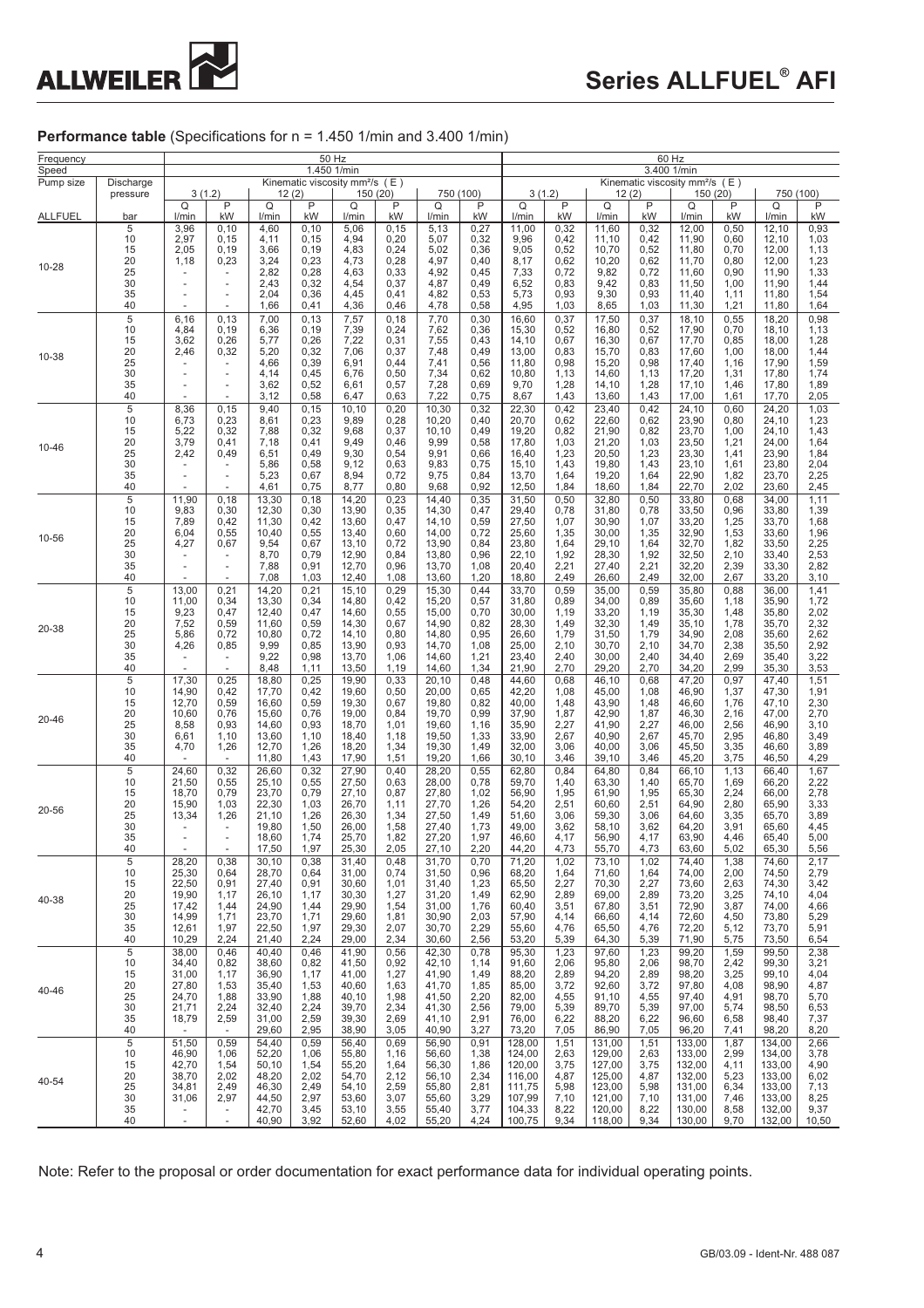# **Series ALLFUEL<sup>®</sup> AFI**



# **Assembly AFI**

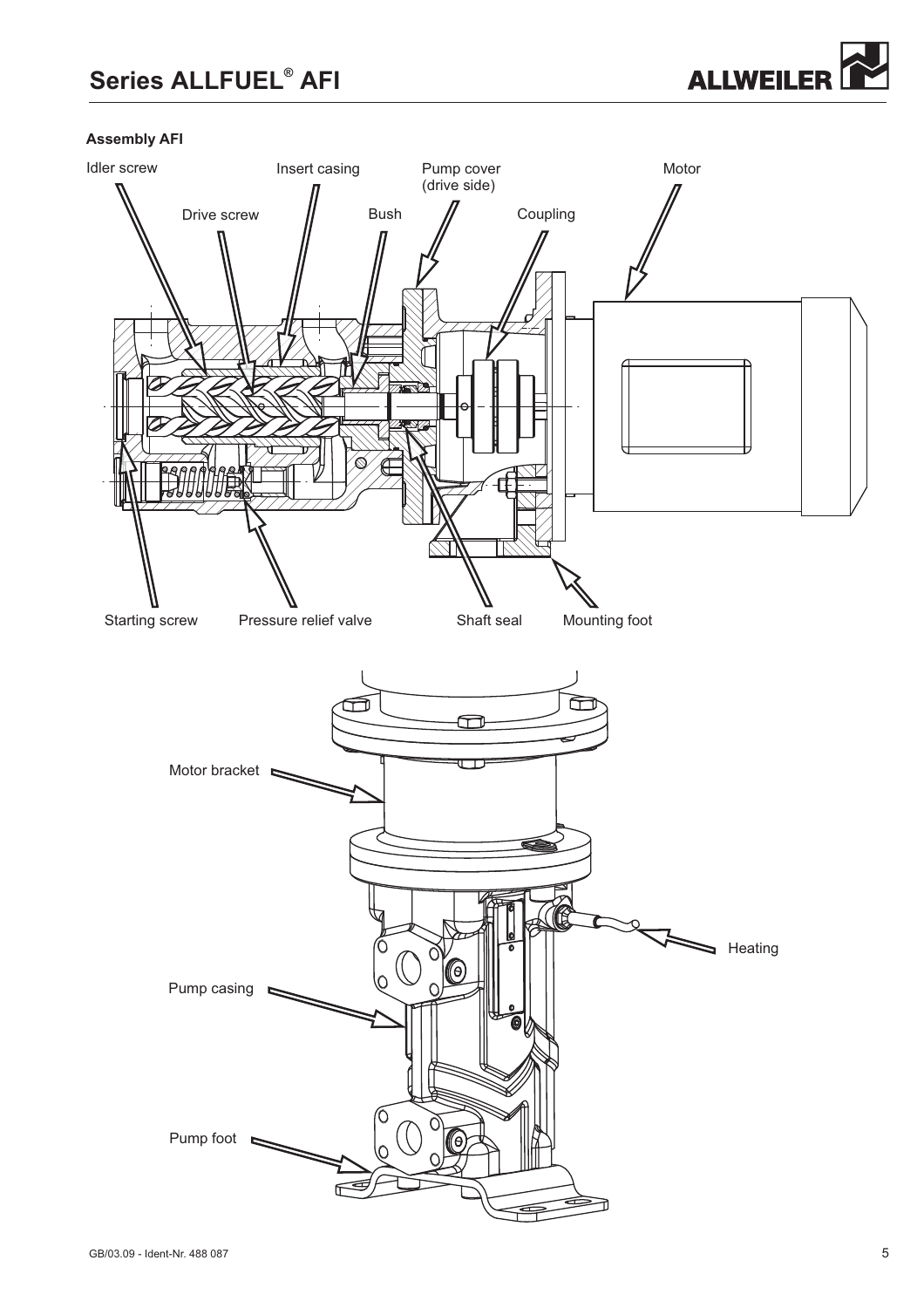

# **Main dimensions AFI**

AFI horizontal configuration



Shaft end



AFI vertical configuration





Pump foot

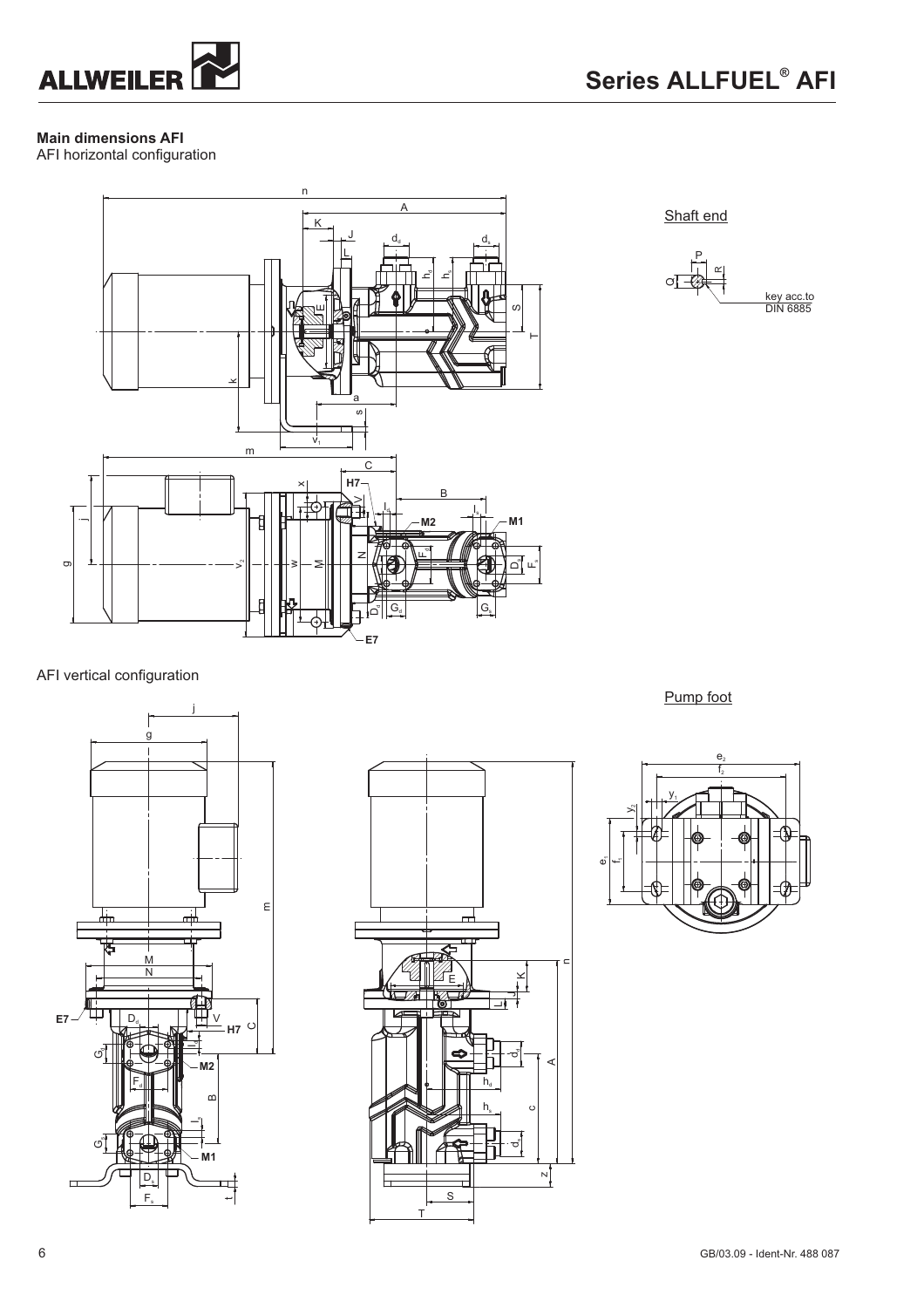# Series ALLFUEL<sup>®</sup> AFI



# **Main dimensions AFI**

| AFI size        | Pump dimensions                                 |             |                |             |                  |                          |                              |                |               |                   |       |                |                       |            |                    |                             |                                                           |                            |             |
|-----------------|-------------------------------------------------|-------------|----------------|-------------|------------------|--------------------------|------------------------------|----------------|---------------|-------------------|-------|----------------|-----------------------|------------|--------------------|-----------------------------|-----------------------------------------------------------|----------------------------|-------------|
|                 | A                                               | B           |                | $\mathsf C$ |                  | E                        | J                            | Κ              |               | L                 | M     | N              | P                     | Q          | R                  |                             | $\mathsf S$                                               | T                          | V           |
| 10              | 237                                             | 110         |                | 55          |                  | $82,55$ <sub>-0,05</sub> | 9                            | 33             |               | 13                | 130   | 106            | 16                    | 14 $_{16}$ | 5                  |                             | 60                                                        | 132                        | 11          |
| 20              | 283                                             | 125         |                |             |                  |                          |                              |                |               |                   |       |                |                       |            |                    | 65                          | 145                                                       |                            |             |
| 40              | 332                                             | 135         |                | 77          |                  | $101,6$ <sub>-0,05</sub> | 10                           | 43             |               | 15                | 175   | 146            | 21,5                  | 19 $_{16}$ | 6                  |                             | 80                                                        | 164                        | 14          |
|                 |                                                 |             |                |             |                  |                          |                              |                |               |                   |       |                |                       |            |                    |                             |                                                           |                            |             |
| AFI size        | Motor size<br>Unit dimensions                   |             |                |             |                  |                          |                              |                |               |                   |       |                |                       |            |                    |                             |                                                           |                            |             |
|                 |                                                 |             |                |             |                  |                          |                              |                |               |                   |       |                |                       |            |                    |                             |                                                           |                            |             |
|                 |                                                 |             |                | a<br>88     |                  | ${\bf C}$                |                              | e <sub>1</sub> |               | e <sub>2</sub>    |       | $f_1$          | f <sub>2</sub>        |            | $g$ $\circledcirc$ |                             | $i$ ②                                                     | k                          | $m$ ②       |
|                 |                                                 | 80<br>90S   |                |             |                  |                          |                              |                |               |                   |       |                |                       |            | 162<br>181         |                             | 209<br>218                                                | 140<br>140                 | 451<br>464  |
| 10              |                                                 | 90L         |                | 88<br>88    |                  | 141                      |                              |                |               | 200               |       |                | 160                   |            | 181                |                             | 218                                                       | 140                        | 488         |
|                 |                                                 | 100L        |                |             | 110              |                          |                              |                |               |                   |       |                |                       |            | 202                |                             | 223                                                       |                            | 545         |
|                 |                                                 | 90S         |                |             | 151              |                          |                              |                |               |                   |       |                |                       |            | 181                |                             | 218                                                       | 160<br>140                 | 526         |
|                 |                                                 | 90L         |                |             | 151              |                          |                              |                |               |                   |       |                |                       |            | 181                |                             | 218                                                       | 140                        | 550         |
| 20              |                                                 | 100L        |                |             | 129              | 153                      |                              |                |               | 220               |       |                | 180                   |            | 202                |                             | 223                                                       | 160                        | 563         |
|                 | 112M                                            |             |                |             |                  |                          |                              |                |               |                   |       |                |                       |            | 227                |                             | 238                                                       | 160                        | 570         |
|                 |                                                 | 132S        |                | 129<br>141  |                  |                          |                              | 120            |               |                   |       | 84             |                       |            | 266                |                             | 278                                                       | 170                        | 682         |
|                 | 90L                                             |             |                |             | 151              |                          |                              |                |               |                   |       |                |                       |            | 181                |                             | 218                                                       | 140                        | 550         |
|                 | 100L                                            |             |                |             | 129              |                          |                              |                |               |                   |       |                |                       |            | 202                |                             | 223                                                       | 160                        | 563         |
|                 |                                                 | 112M        |                |             | 129              |                          |                              |                |               |                   |       |                |                       |            | 227                |                             | 238                                                       | 160                        | 570         |
| 40              |                                                 | 132S        |                |             | 141              | 135                      |                              |                |               | 240               |       |                | 200                   |            | 266                |                             | 278                                                       | 170                        | 682         |
|                 |                                                 | 132M        |                |             | 141              |                          |                              |                |               |                   |       |                |                       |            | 266                |                             | 278                                                       | 170                        | 682         |
|                 |                                                 | 160M        |                |             | 150/             |                          |                              |                |               |                   |       |                |                       |            |                    |                             |                                                           |                            |             |
|                 |                                                 |             |                |             | 415 <sup>3</sup> |                          |                              |                |               |                   |       |                |                       |            | 320                |                             | 314                                                       | 235                        | 861         |
|                 |                                                 |             |                |             |                  |                          |                              |                |               |                   |       |                |                       |            |                    |                             |                                                           |                            |             |
| AFI size        |                                                 | Motor size  |                |             |                  |                          |                              |                |               |                   |       |                | Unit dimensions       |            |                    |                             |                                                           |                            |             |
|                 |                                                 |             |                |             | $n$ ②            | s                        |                              | t              |               | $V_1$             |       | V <sub>2</sub> | W                     |            | X                  |                             | $y_1$                                                     | $y_2$                      | $\mathsf Z$ |
| 10              |                                                 | 80          |                |             | 592              |                          |                              |                |               |                   |       | 200            | 160                   |            |                    |                             |                                                           |                            |             |
|                 | 90S                                             |             |                |             | 605              | 8                        |                              |                |               | 100               |       | 200            | 160                   |            | 14                 |                             |                                                           |                            |             |
|                 | 90L                                             |             |                |             | 629              |                          |                              |                |               |                   |       | 200            | 160                   |            |                    |                             |                                                           |                            |             |
|                 | 100L                                            |             |                |             | 686              |                          |                              |                |               |                   |       | 250            | 200                   |            |                    |                             |                                                           |                            |             |
|                 |                                                 | 90S         |                |             | 679              |                          |                              |                |               | 100               |       | 200            | 160                   |            |                    |                             |                                                           |                            |             |
|                 |                                                 | 90L         |                |             | 703<br>716<br>8  |                          |                              |                | 100           |                   |       | 200            | 160                   | 14         |                    |                             |                                                           |                            |             |
| 20              |                                                 | 100L        |                |             |                  |                          |                              |                |               | 100               |       | 250            | 200                   |            |                    |                             |                                                           |                            |             |
|                 |                                                 | 112M        |                |             | 723              |                          |                              | 8              | 100           |                   |       | 250            | 200                   |            |                    |                             | 14                                                        | $\overline{7}$             | 32          |
|                 |                                                 | 132S<br>90L |                |             | 835<br>685       |                          |                              |                |               | 120               |       | 300<br>200     | 250<br>160            |            | 14,5               |                             |                                                           |                            |             |
|                 |                                                 | 100L        |                |             | 698              |                          |                              |                |               | 100<br>100        |       | 250            | 200                   |            |                    |                             |                                                           |                            |             |
|                 |                                                 | 112M        |                |             | 705              | 8                        |                              |                |               |                   |       | 250            | 200                   |            | 14                 |                             |                                                           |                            |             |
| 40              |                                                 | <b>132S</b> |                |             | 817              |                          |                              |                |               | 100<br>120        |       | 300            | 250                   |            |                    |                             |                                                           |                            |             |
|                 |                                                 | 132M        |                |             | 817              |                          |                              |                |               | 120               |       | 300            | 250                   |            | 14,5               |                             |                                                           |                            |             |
|                 |                                                 | 160M        |                |             | 996              | 18                       |                              |                |               | 305               |       | 350            | 300                   |            | 18 <sup>3</sup>    |                             |                                                           |                            |             |
|                 |                                                 |             |                |             |                  |                          |                              |                |               |                   |       |                |                       |            |                    |                             |                                                           |                            |             |
|                 |                                                 |             |                |             |                  |                          |                              |                |               |                   |       |                |                       |            |                    |                             |                                                           |                            |             |
|                 |                                                 |             |                |             |                  | Connections              |                              |                |               |                   |       |                |                       |            |                    |                             |                                                           |                            |             |
| <b>AFI</b> size |                                                 |             |                |             | Venting          |                          |                              |                |               | Heating cartridge |       |                | Pressure gauge        |            |                    |                             | Dimensions in mm,                                         |                            |             |
|                 |                                                 |             |                |             | E7               |                          |                              |                | H7            |                   |       |                | M1/M2                 |            |                    |                             | Direction of rotation:                                    |                            |             |
| 10              |                                                 |             |                |             | M8x1             |                          |                              |                | M12x1         |                   |       |                | G 1/8                 |            |                    |                             |                                                           | Clockwise as seen from the |             |
| $20$ and $40$   |                                                 |             |                |             |                  |                          |                              |                |               |                   |       |                | $G$ 1/4               |            |                    |                             | drive side                                                |                            |             |
|                 |                                                 |             |                |             |                  |                          |                              |                |               |                   |       |                |                       |            |                    |                             |                                                           | 10 SAE J518C, hole pattern |             |
|                 |                                                 |             |                |             |                  |                          |                              |                |               |                   |       |                |                       |            |                    |                             | 3.000 PSI                                                 |                            |             |
| AFI size        |                                                 |             |                |             |                  |                          | <b>Connection dimensions</b> |                |               |                   |       |                |                       |            |                    |                             | 2 Dimensions are reference<br>only and may deviate depen- |                            |             |
|                 |                                                 |             |                |             |                  | SAE suction flange 1     |                              |                |               |                   |       |                | SAE pressure flange 1 |            |                    |                             |                                                           | ding on motor manufacturer |             |
|                 | Inch.                                           | $D_{s}$     | $F_s$          |             | $G_{s}$          | $I_{\rm s}$              | $d_{s}$                      | $h_s$   Inch.  |               | $D_d$             | $F_d$ | $G_d$          | $I_d$                 |            | $d_d$<br>$h_d$     |                             |                                                           | 3 Foot-mounted design on   |             |
| 10              | $\frac{3}{4}$                                   |             | 22 47,63 22,23 |             |                  | 4 x M10                  | 28 96                        |                | $\frac{3}{4}$ |                   |       | 22 47,63 22,23 |                       | 28 96      |                    | pump size 40 for motor size |                                                           |                            |             |
| $\overline{20}$ | 1                                               |             | 25 52,37 26,19 |             |                  |                          | 35 103                       |                | 1             |                   |       | 25 52,37 26,19 | $4 \times M10$        | 35         | 103                |                             |                                                           | 160M with 4 screws, see    |             |
| 40              | $1\frac{1}{4}$<br>32 58,72 30,18 4 x M12 43 121 |             |                |             |                  |                          |                              | 1              |               |                   |       |                |                       | 118        |                    |                             | ALL2CAD for dimensions                                    |                            |             |